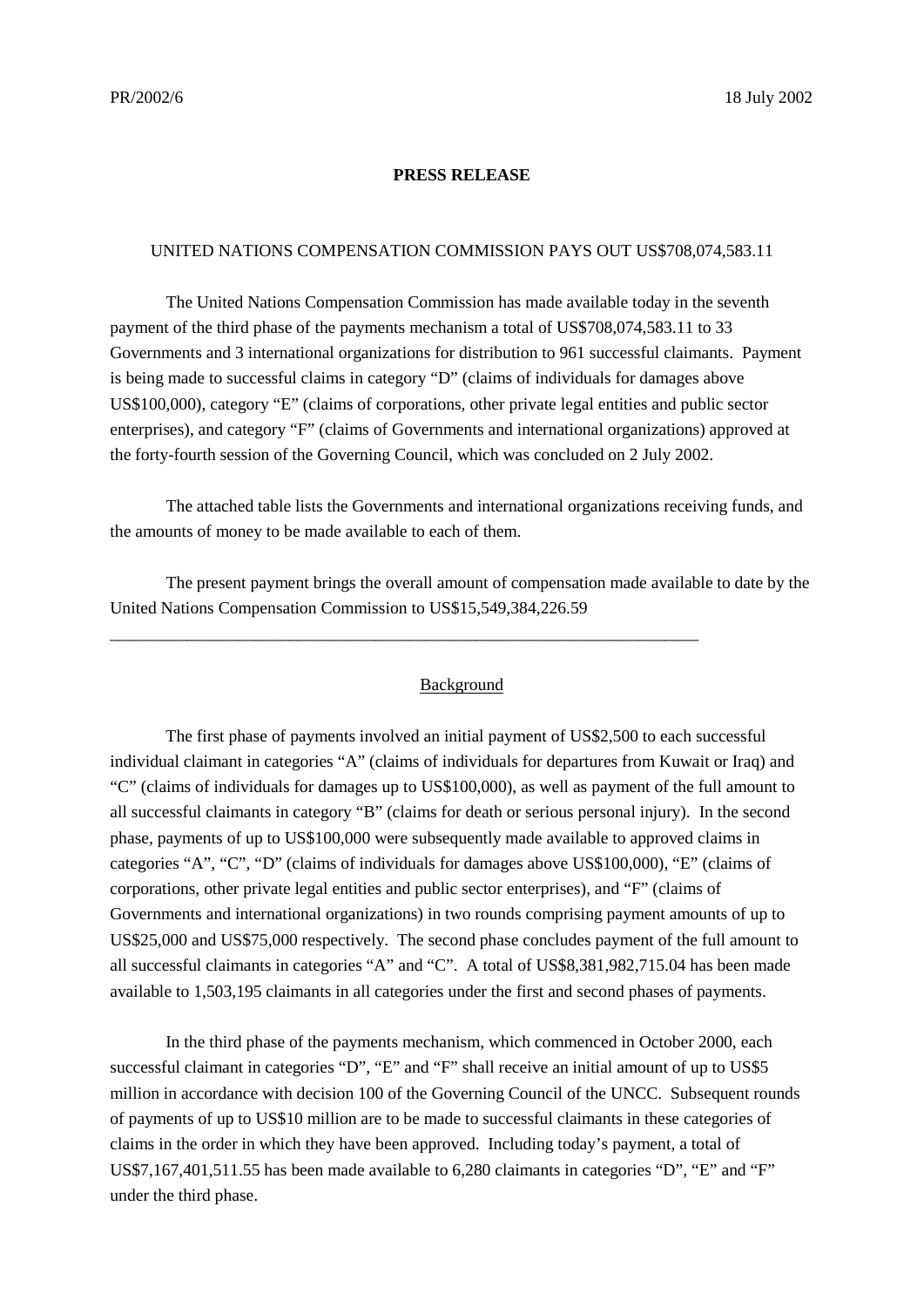To ensure that payments to claimants are made as soon as practicable after the session at which their claims are approved, the Governing Council decided at its forty-third session (March 2002) that payments to successful claimants will be made every three months instead of every four months.

Funds to pay the awards of compensation are drawn from the United Nations Compensation Fund, which receives up to 30 per cent of the revenue generated by the export of Iraqi petroleum and petroleum products. At present, the Compensation Fund receives 25 per cent of the proceeds under the "oil-for-food" mechanism in accordance with Security Council resolution 1409 (2002).

The Governing Council monitors the distribution of payments to claimants by the relevant Governments and international organizations. Governments and international organizations are obligated to distribute funds to successful claimants expeditiously and to report to the Commission on payments made to claimants. Any funds undistributed to claimants by Governments and international organizations within twelve months of receiving payment shall be returned to the Commission. Further payments to Governments and international organizations shall be suspended where they fail to report on the distribution of funds to successful claimants or fail to return undistributed funds on time.

Further information about the Commission can be found on its website located at www.uncc.ch.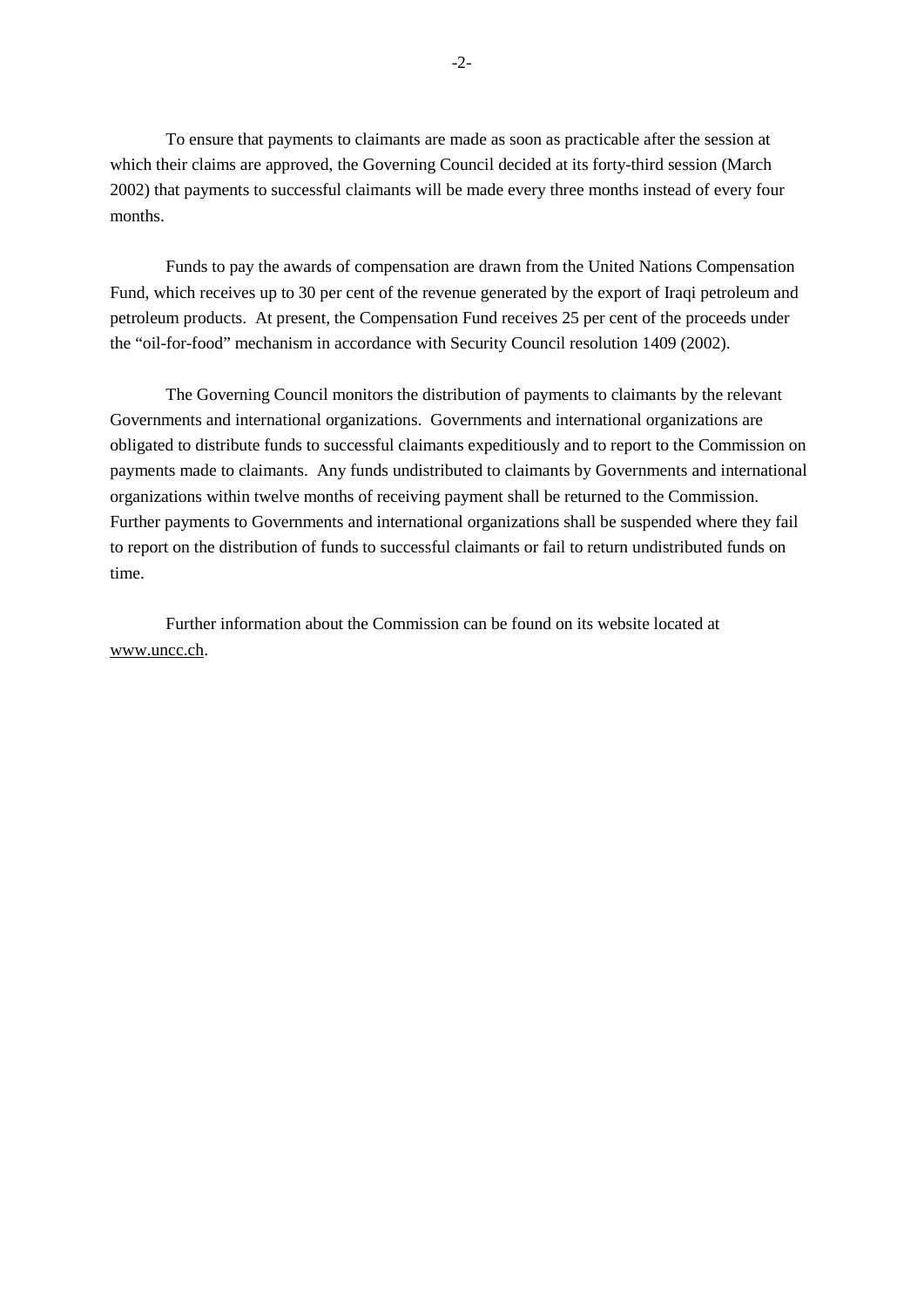## **UNITED NATIONS COMPENSATION COMMISSION**

# Consolidated report of payments of categories "D", "E" and "F" claims

*Third phase of payments –18 July 2002*

| Country          |               | Category "D" (US\$) |                     | Category "E" (US\$) |                     | Category "F" (US\$) |                     | Totals        |                     |
|------------------|---------------|---------------------|---------------------|---------------------|---------------------|---------------------|---------------------|---------------|---------------------|
|                  |               | Amount (US\$)       | Number of<br>clains | Amount (US\$)       | Number of<br>clains | Amount (US\$)       | Number of<br>clains | Amount (US\$) | Number of<br>clains |
| -1               | Australia     | 65,698.46           | $\mathfrak{Z}$      | 28,153.00           | $\overline{c}$      |                     |                     | 93,851.46     | $5\,$               |
| $\boldsymbol{2}$ | Austria       |                     |                     | 8,332.00            | 1                   |                     |                     | 8,332.00      | $\mathbf{1}$        |
| $\mathfrak{Z}$   | Bahrain       |                     |                     | 42,168.00           | $\mathbf{1}$        |                     |                     | 42,168.00     | $\mathbf{1}$        |
| $\overline{4}$   | Belgium       |                     |                     | 999,758.00          | $\overline{2}$      |                     |                     | 999,758.00    | 2                   |
| $\sqrt{5}$       | <b>Brazil</b> | 5,338,991.22        | 1                   |                     |                     |                     |                     | 5,338,991.22  | -1                  |
| 6                | Canada        | 848,742.18          | $8\,$               |                     |                     |                     |                     | 848,742.18    | $\,8\,$             |
| $\overline{7}$   | China         |                     |                     | 24,682,719.00       | 5                   |                     |                     | 24,682,719.00 | $5\phantom{.0}$     |
| 8                | Croatia       |                     |                     | 11,071.00           | 1                   |                     |                     | 11,071.00     | 1                   |
| $\overline{9}$   | Egypt         | 1,151,537.25        | $8\,$               | 4,406,431.00        | 14                  |                     |                     | 5,557,968.25  | 22                  |
| 10               | France        | 64,790.33           | $\mathbf{1}$        | 12,157,376.00       | 4                   |                     |                     | 12,222,166.33 | 5                   |
| <sup>11</sup>    | Germany       | 79,098.21           | $\mathfrak{Z}$      | 14,844,418.00       | 9                   |                     |                     | 14,923,516.21 | 12                  |
| 12               | Greece        | 14,596.36           | -1                  | 27,695.00           | 1                   |                     |                     | 42,291.36     | 2                   |
| 13               | Iceland       | 204,474.11          | $\mathbf{1}$        |                     |                     |                     |                     | 204,474.11    | $\mathbf{1}$        |
| 14               | India         | 10,265,123.71       | 111                 | 854,011.00          | 6                   |                     |                     | 11,119,134.71 | 117                 |
| 15               | Israel        | 1,267,545.45        | 12                  |                     |                     |                     |                     | 1,267,545.45  | 12                  |
| 16               | Italy         | 23,550.00           | 2                   | 518,441.00          | $\overline{2}$      |                     |                     | 541,991.00    | $\overline{4}$      |
| 17               | Japan         |                     |                     | 15,000,000.00       | $\mathbf{1}$        |                     |                     | 15,000,000.00 | -1                  |
| 18               | Jordan        | 9,664,301.73        | 69                  |                     |                     |                     |                     | 9,664,301.73  | 69                  |